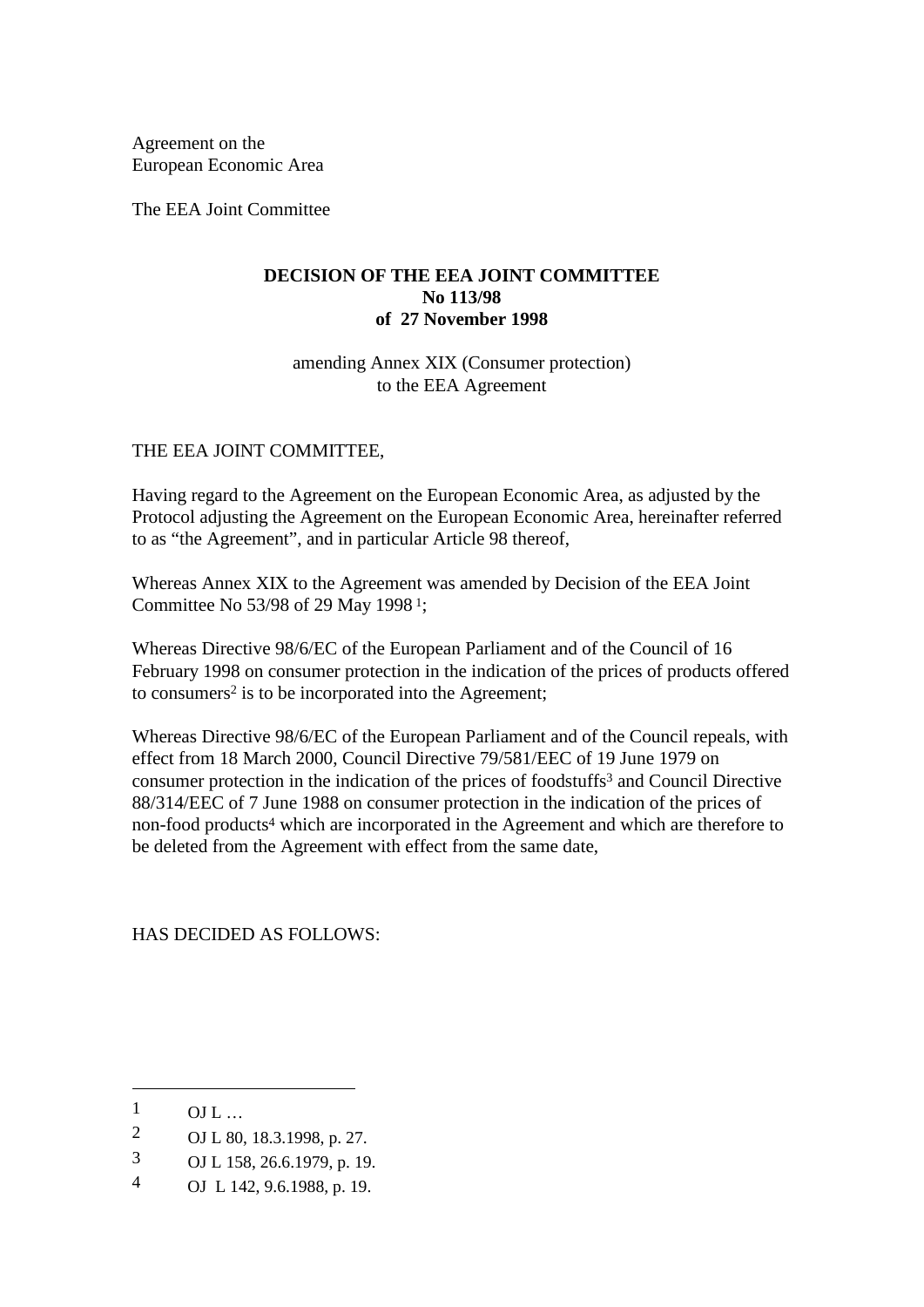### Article 1

The following point shall be inserted after point 1 (Council Directive 79/581/EEC) in Annex XIX to the Agreement:

"1a. **398 L 0006**: Directive 98/6/EC of the European Parliament and of the Council of 16 February 1998 on consumer protection in the indication of the prices of products offered to consumers (OJ L 80, 18.3.1998, p. 27)."

# Article 2

The texts of point 1 (Council Directive 79/581/EEC) and of point 6 (Council Directive 88/314/EEC) shall be deleted with effect from 18 March 2000.

## Article 3

The texts of Directive 98/6/EC of the European Parliament and of the Council in the Icelandic and Norwegian languages, which are annexed to the respective language versions of this Decision, are authentic.

### Article 4

This Decision shall enter into force on 28 November 1998, provided that all the notifications under Article 103(1) of the Agreement have been made to the EEA Joint Committee.